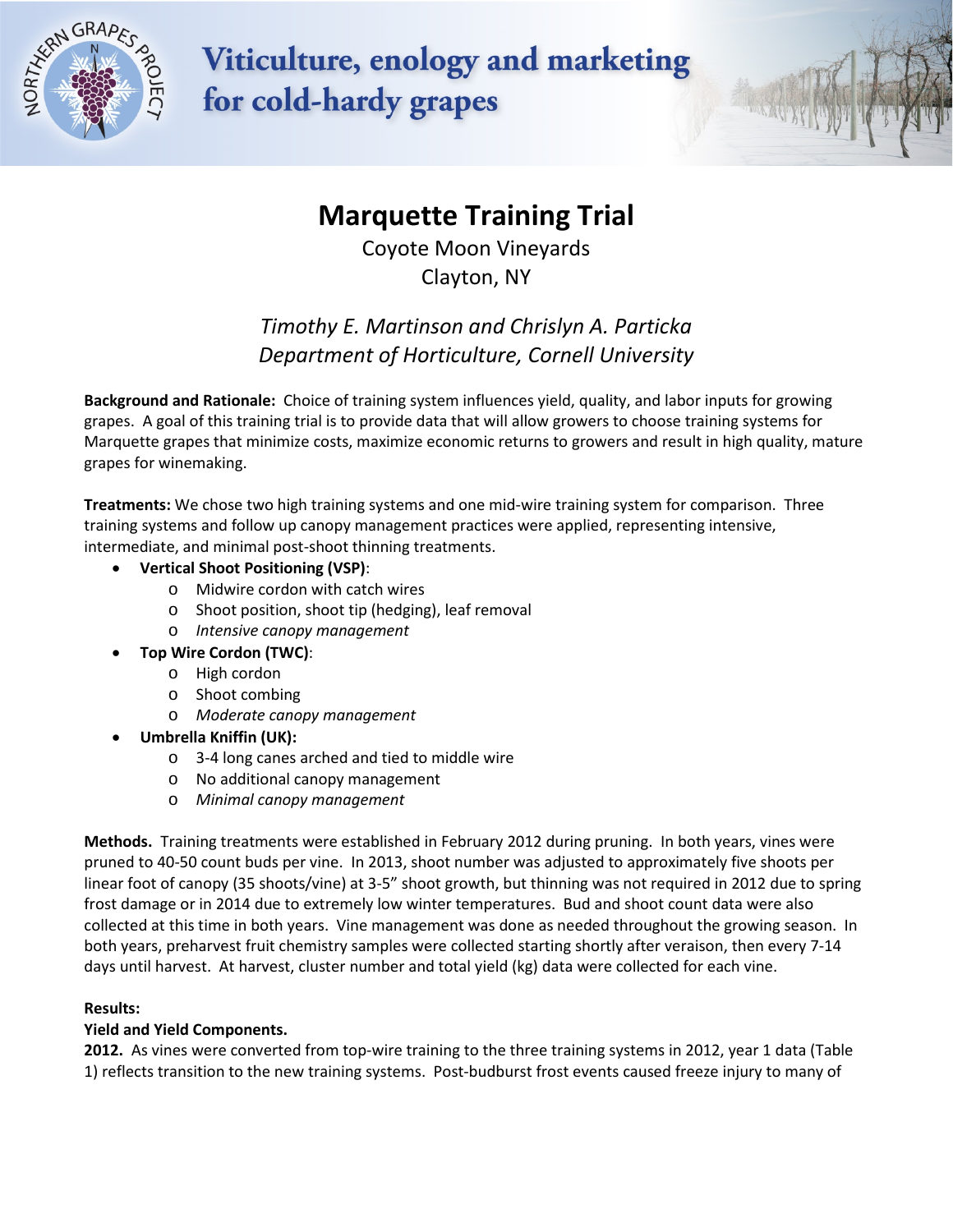the primary buds, resulting in low yields (3-5 lb/vine) and cluster number (23-36 clusters per vine). The Ravaz index indicated that the vines were undercropped, as is expected due to the frost damage.

**2013.** With a full number of shoots and no spring freeze injury, yields were higher in 2013 (Table 2). The TWC and UK systems both yielded significantly more (essentially double) than the VSP system. TWC and UK had significantly higher numbers than the VSP for nearly all the yield components. Compared with TWC, VSP had significantly fewer clusters per vine (17% fewer) and berries per cluster (34% fewer), and lower berry weight (7% lower). UK yields was 1.9 lb/vine higher than TWC (thought the difference was not significant), but the extra yield was associated with more shoots that were inadvertently left at thinning. VSP also had significantly fewer clusters per shoot than TWC or UK.

**2014.** During the winter of 2013-2014, extreme low temperatures caused significant trunk damage, resulting in vine collapse in late summer, and some bud damage, resulting in reduced yields (Table 3). Wild turkeys ate most of the fruit on VSP vines, so we were unable to collect yield data, but were able to count the number of clusters, as the turkeys left the rachises on the vines. There was no difference in yield between TWC and UK vines, but there were significantly fewer clusters /vine in VSP compared to TWC or UK; while we cannot rule out that the turkeys didn't remove some rachises, cluster counts conducted early in the season also indicated there were many fewer clusters/vine on VSP vines. VSP vines also had fewer shoots/vine than UK and TWC.

| There are from components in margaette training that at                                       |                          |                          |                        |                   |                          |                                                                          |                   |                          |                          |                  |                  |
|-----------------------------------------------------------------------------------------------|--------------------------|--------------------------|------------------------|-------------------|--------------------------|--------------------------------------------------------------------------|-------------------|--------------------------|--------------------------|------------------|------------------|
|                                                                                               |                          |                          |                        | Avg.              |                          |                                                                          | Adj.#             | Yield                    | <b>Clusters</b>          |                  |                  |
|                                                                                               | Yield                    |                          |                        |                   |                          | Yield Clusters berry Cluster Berries shoots (g)/adj. /adj. Pruning Ravaz |                   |                          |                          |                  |                  |
| Treatment t/acre lb/vine /vine wt. (g) wt. (g) /cluster /vine* shoot # shoot # wt. (lb) index |                          |                          |                        |                   |                          |                                                                          |                   |                          |                          |                  |                  |
| 2012                                                                                          |                          |                          |                        |                   |                          |                                                                          |                   |                          |                          |                  |                  |
| <b>TWC</b>                                                                                    | 1.4ab                    | 3.4ab                    | 23.6 <sub>b</sub>      | 1.3               | 63.5 a                   | 50.9 ab                                                                  | 35                | 44.3 ab                  | 0.7 <sub>b</sub>         | 2.0              | 2.4              |
| <b>VSP</b>                                                                                    | 1.3 <sub>b</sub>         | 3.1 <sub>b</sub>         | 26.3ab                 | 1.3               | 48.5 b                   | 38.5 <sub>b</sub>                                                        | 35                | 40.5 b                   | $0.8$ ab                 | 1.8              | 1.8              |
| UK                                                                                            | 2.1a                     | 5.2a                     | 36.3a                  | 1.2               | 64.9 a                   | 52.6a                                                                    | 35                | 68.1 a                   | 1.0a                     | 1.8              | 3.3              |
| 2013                                                                                          |                          |                          |                        |                   |                          |                                                                          |                   |                          |                          |                  |                  |
| <b>TWC</b>                                                                                    | 4.4 a                    | 14.0 a                   | 83.5 ab 1.21 ab 76.6 a |                   |                          | 63.2 a                                                                   | 35.9 <sub>b</sub> | 178.1 a                  | 2.3ab                    | 1.8 <sub>b</sub> | 10.3a            |
| <b>VSP</b>                                                                                    | 2.3 <sub>b</sub>         | 7.5 b                    | 69.1 b                 | 1.13 <sub>b</sub> | 48.9 b                   | 43.2 <sub>b</sub>                                                        | 36.0 <sub>b</sub> | 94.1 b                   | 1.9 <sub>b</sub>         | 2.7a             | 3.0 <sub>b</sub> |
| UK                                                                                            | 5.0a                     | 15.9 a                   | 100.9a                 |                   | 1.23 a 72.0 a            | 58.6 a                                                                   | 40.6 a            | 177.6 a                  | 2.5a                     | 1.5 <sub>b</sub> | 12.8a            |
| 2014                                                                                          |                          |                          |                        |                   |                          |                                                                          |                   |                          |                          |                  |                  |
| <b>TWC</b>                                                                                    | 2.9                      | 9.7                      | 46.6 a                 | 1.6a              | 74.7                     | 46.1                                                                     | 56.3 $a$          | 76.0                     | 1.0                      |                  |                  |
| <b>VSP</b>                                                                                    | $\overline{\phantom{0}}$ | $\overline{\phantom{0}}$ | 11.7 <sub>b</sub>      | 1.3 <sub>b</sub>  | $\overline{\phantom{a}}$ | $\overline{\phantom{a}}$                                                 | 32.7 b            | $\overline{\phantom{a}}$ | $\overline{\phantom{a}}$ |                  |                  |
| UK                                                                                            | 2.4                      | 7.7                      | 42.5a                  | 1.6a              | 76.7                     | 47.4                                                                     | 45.6 ab           | 72.0                     | 0.9                      |                  |                  |

**Table 1.** Yield and yield components in Marquette training trial at Clayton, NY in 2012 - 2014.

*z In 2012 and 2013, shoots were thinned to approximately 35 shoots/vine; shoot counts were done after thinning in 2013, but not in 2012.*

In 2014, no thinning was done due to the severity of winter damage.<br><sup>y</sup> Treatment means followed by the same letter within a year and column are not significantly different at the  $\alpha$ =0.10 level. Columns *where no letters are present indicate a lack of significant differences among treatments.*

**Fruit Composition.** In 2012, fruit chemistry (Table 2) reflected ample heat unit accumulations during the early season (across treatments, soluble solids around 27.2 °brix; titratable acidity about 10 g/L). In 2013, titratable acidity was higher than in 2012 across all training systems at harvest, and UK had slightly higher levels than VSP and TWC. In 2014, Brix were much lower than in previous years, and TA was again higher than in 2012. There were significant differences in brix and TA at harvest in 2013, with brix higher in VSP than TWC or UK (potentially due to the much lower crop) and TA higher on UK.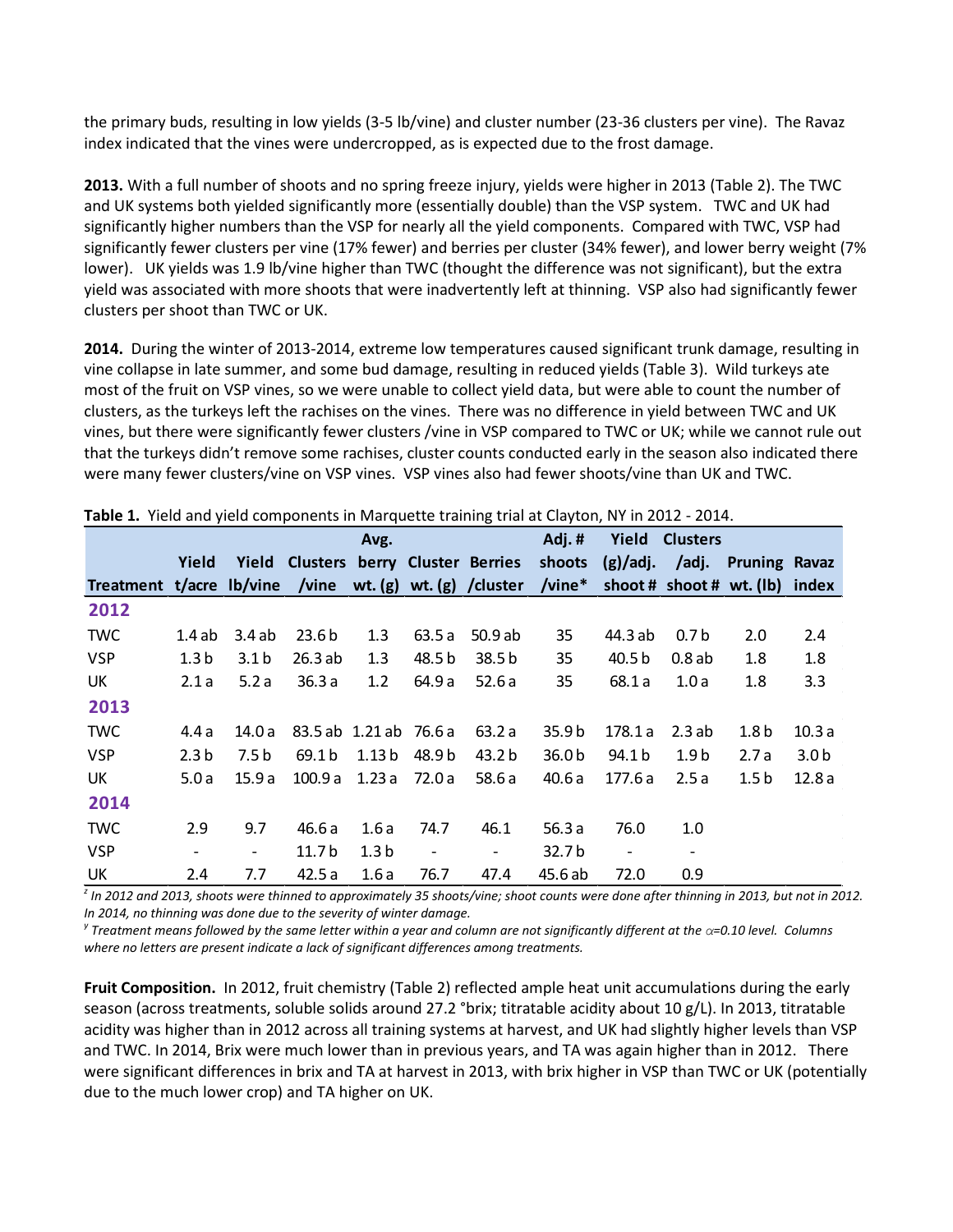| <b>Treatment</b> | <sup>o</sup> Brix | pH         | TA(g/L) |
|------------------|-------------------|------------|---------|
| 2012             |                   |            |         |
| <b>TWC</b>       | 27.3              | 3.20       | 10.32   |
| <b>VSP</b>       | 27.0              | 3.26       | 10.40   |
| UK               | 27.6              | 3.19       | 10.14   |
| 2013             |                   |            |         |
| <b>TWC</b>       | 25.6              | 3.01       | 12.89   |
| <b>VSP</b>       | 27.4              | 3.04       | 12.86   |
| UK               | 25.3              | 2.98       | 13.45   |
| 2014             |                   |            |         |
| <b>TWC</b>       | 24.0              | 3.22 $h^2$ | 13.16   |
| VSP              | 23.5              | 3.35 a     | 13.32   |
| UK               | 23.9              | 3.24 h     | 12.43   |

**Table 2.** Fruit composition at harvest in Marquette training trial at Clayton, NY in 2012 - 2014.

*z Treatment means followed by the same letter within a year and column are not significantly different at the α=0.10 level. Columns where no letters are present indicate a lack of significant differences among treatments.*

The fruit chemistry trends in all years (Figure 1) show that TA dropped sharply between the first two sampling dates, then levels off. Brix also generally increased more between the first two sampling dates. There were little differences in fruit chemistry during ripening, even just after veraison.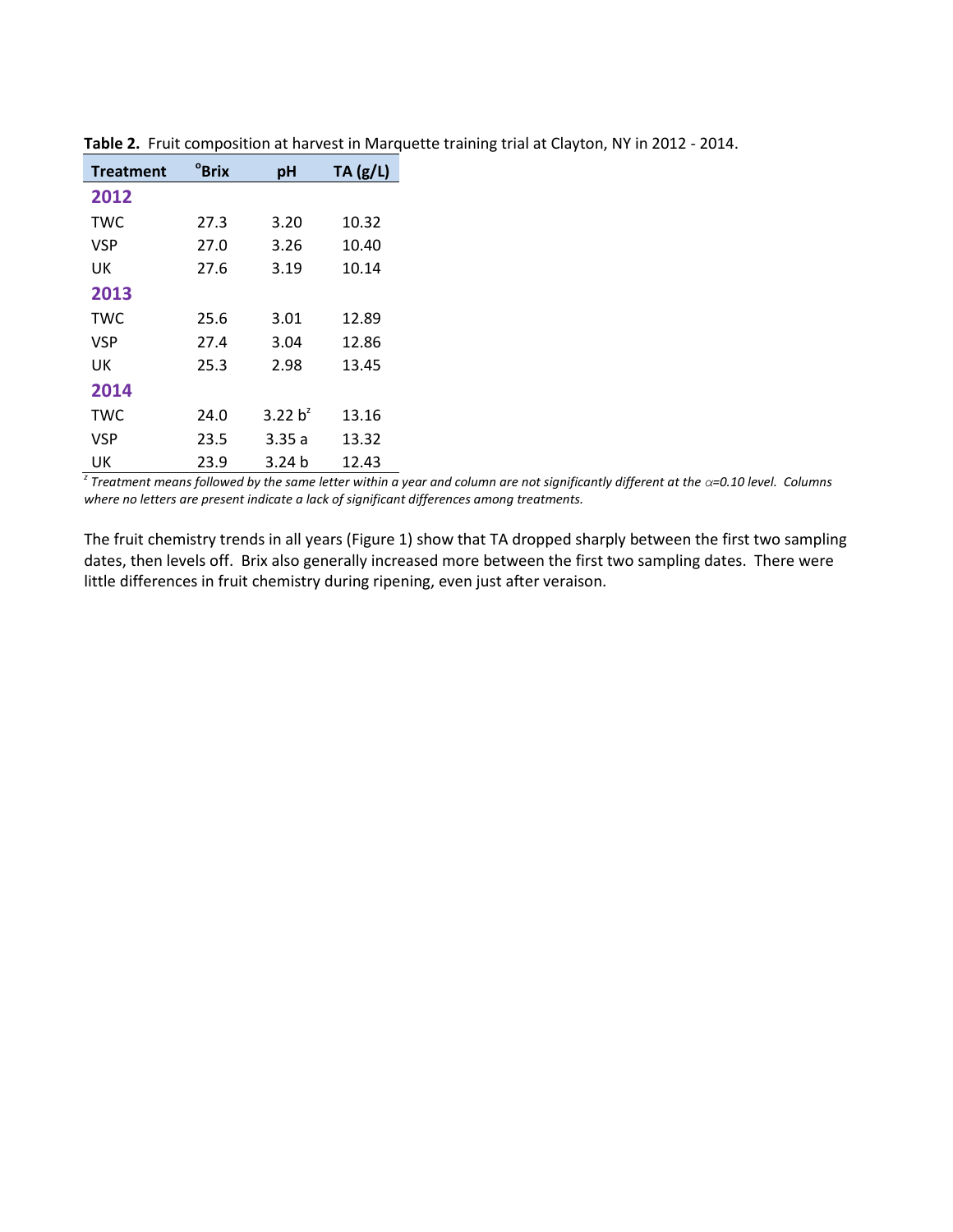Figure 1. Fruit composition trends in Marquette training trial at Clayton, NY in 2012 - 2014. Samples were collected from shortly after veraison until harvest.



 $9/17$ 

 $-vs$ 

 $10/9$ 

15.0

#### **What the results mean:**

16.0 14.0

12.0

10.00

• The warm 2012 season produced high brix and low titratable acidity. The more moderate 2013 season provided a more reasonable expectation of maturity levels under northern NY growing conditions, with slightly lower brix and higher acidity at harvest.

 $10/9$ 

2.60

 $2.40$   $8/20$ 

- In 2013, Marquette trained high in either the spur-pruned TWC system or the cane-pruned UK system produced twice as much fruit as the VSP vines.
- o All yield components were affected. VSP vines had fewer clusters per vine, smaller clusters with fewer berries than the TWC or UK vines, and smaller berries than UK vines.
- o On a per-acre basis (table below), these yield components resulted in 47% less yield on VSP than on TWC vines, with berry number contributing the

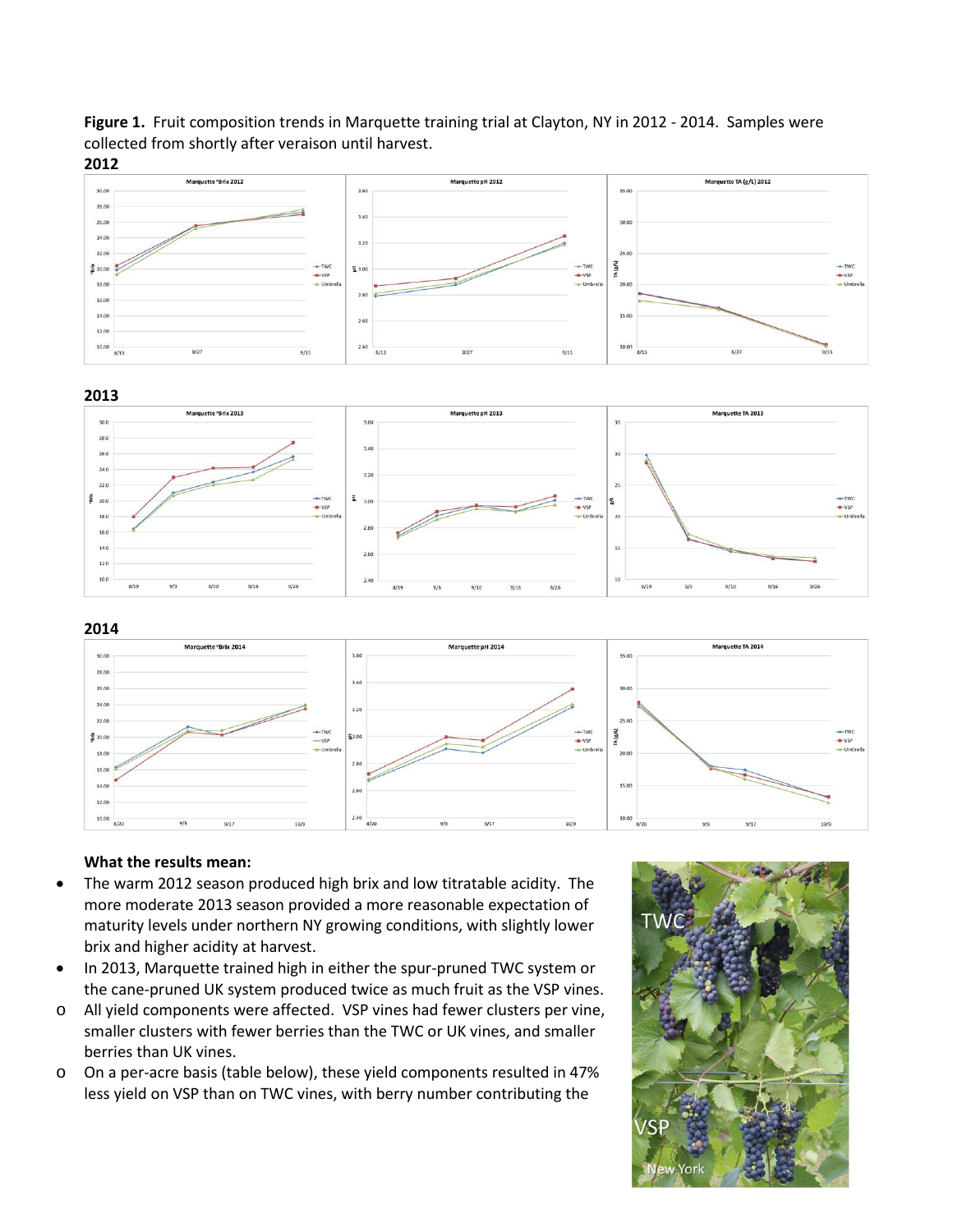most (about half) to the yield difference.

| Yield<br>component | <b>Difference</b> | Lost crop<br>(lb/vine) | Lost crop<br>(t/acre) |
|--------------------|-------------------|------------------------|-----------------------|
| Berry weight       | 7%                | 0.8                    | 0.3                   |
| Berries/cluster    | 31%               | 4.4                    | 1.4                   |
| Clusters/vine      | 17%               | 2.4                    | 0.7                   |
| Yield/vine         | 47%               | 6.6                    | 2.1                   |

- The low crop on VSP in 2013 resulted in higher soluble solids (2°Brix higher), and only moderately affected titratable acidity. pH was slightly higher on VSP than on the other treatments. The impact of this on wine quality may be minor, as TWC and UK fruit reached 25°Brix.
- The 2014 season was heavily influenced by severe cold temperatures, which caused bud and trunk damage. Yields were low and trunk damage resulted in vine collapse in late summer. As well, turkeys ate the majority of the crop on VSP vines.
- Over three growing seasons, TWC and UK have provided a yield advantage and fewer hand-labor passes through the vineyard than VSP. Some estimates show about a 30% difference in labor inputs.
- UK, without shoot positioning, has the lowest labor costs during the growing season, although as a cane-pruned system, it does require tying after dormant pruning, which is not the case with cordon-spur trained systems (TWC and VSP). Growers using cane pruning may save on post-budburst shoot thinning (canes will not produce 'noncount' shoots; cordons will), but if there is no downward shoot positioning (as in our study), the cluster zone may be more shaded than on the TWC + shoot combing treatment.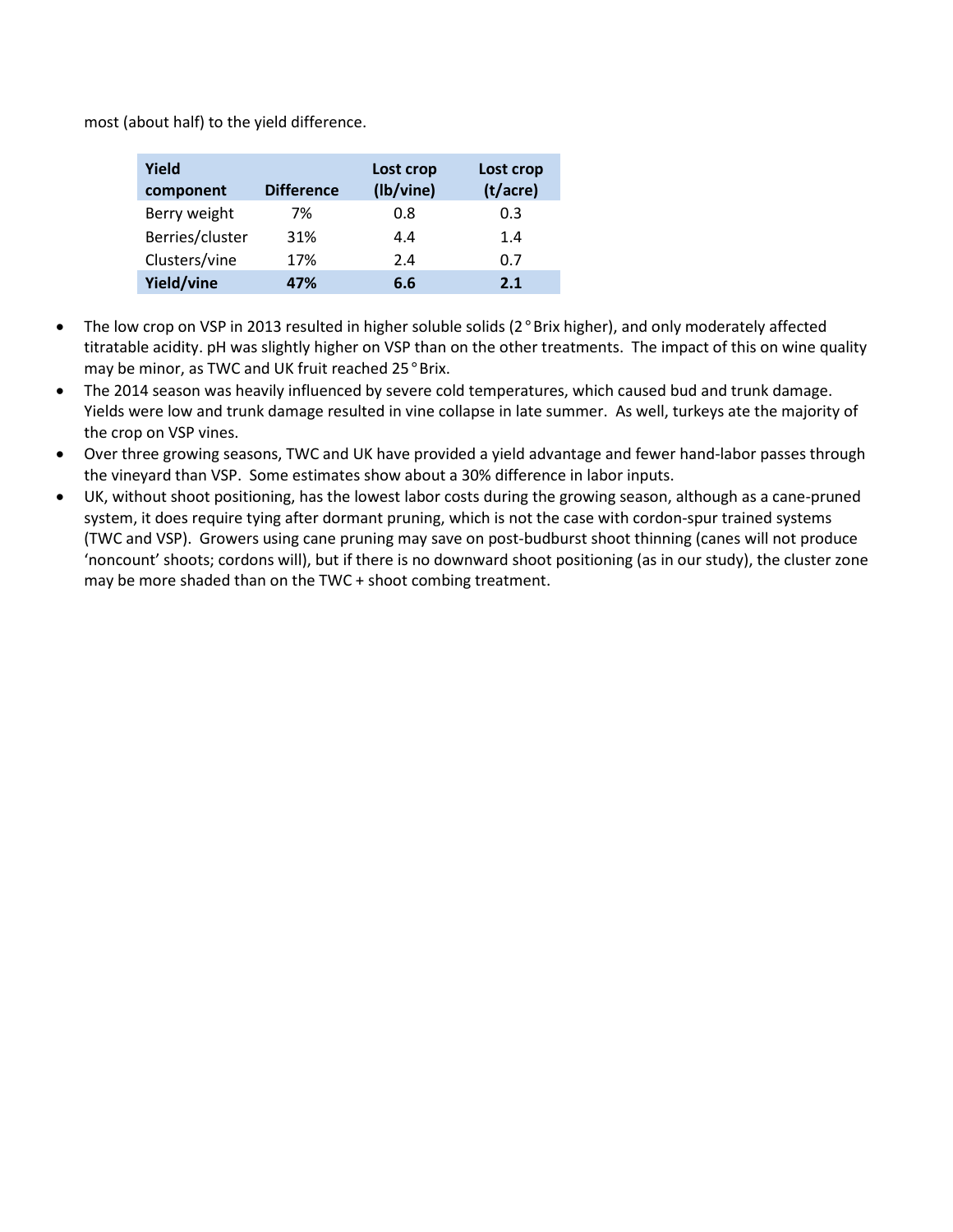# **Impact of Shading on Marquette Fruit Composition in 2014**

Coyote Moon Vineyards Clayton, NY

## *Timothy E. Martinson and Chrislyn A. Particka Department of Horticulture, Cornell University*

**Fruit composition on shaded and exposed Marquette clusters at harvest in 2014.** The same day we harvested our training trial, we collected five shaded andfive exposed clusters from each of six different Marquette vines that were 'border' vines in our experiment, and thus not included in the main study data analysis. We weighed each cluster individually, and measured soluble solids (°Brix), pH, and titratable acidity (g/L) on each cluster collected (N=30 shaded and 30 exposed clusters)

**Results:** Brix were significantly higher and titratable acidity was significantly lower on exposed clusters. Juice pH was modestly lower, but the difference was small (Table 3). Looking at the distribution of the 30 individual measurements (Figure 2) the middle of the distribution fell between 24-25 °Brix for exposed, and 21-22 °Brix for shaded clusters. For titratable acidity, the highest frequency was between 9 and 10 g/L for exposed clusters, and 11-12 g/L for shaded clusters. Grouping Brix and TA by individual vines (Figure 3), brix levels were higher on exposed clusters than shaded clusters, and TA was lower on five of the six vines.

**Table 3.** Cluster weight and fruit composition of five shaded vs. five exposed clusters collected from each of six Marquette vines in 2014 at harvest (n=30 per category)

|                    | - 5               |              |                   |
|--------------------|-------------------|--------------|-------------------|
| Cluster weight (g) | <b>Brix</b>       | pH           | TA(g/l)           |
| 85.0               | 23.7 $a^2$        | 3.27         | 9.7a              |
| 77.8               | 21.6 <sub>b</sub> | 3.31         | 10.8 <sub>b</sub> |
|                    |                   |              |                   |
| $p = 0.0018$       | p < 0.0001        | $p = 0.0002$ | P=0.0003          |
| p=0.3450           | $p$ <0.0001       | 0.0963       | $p=0.0051$        |
|                    |                   |              |                   |

*z Means followed by the same letter within a year and column are not significantly different at the α=0.05 level. Columns where no letters are present indicate a lack of significant differences among treatments.*

**Figure 2.** Range of soluble solids (°Brix), pH and titratable acidity (g/L) on of five shaded vs five exposed clusters collected from each of six Marquette vines in 2014 at harvest (n=30 per category).